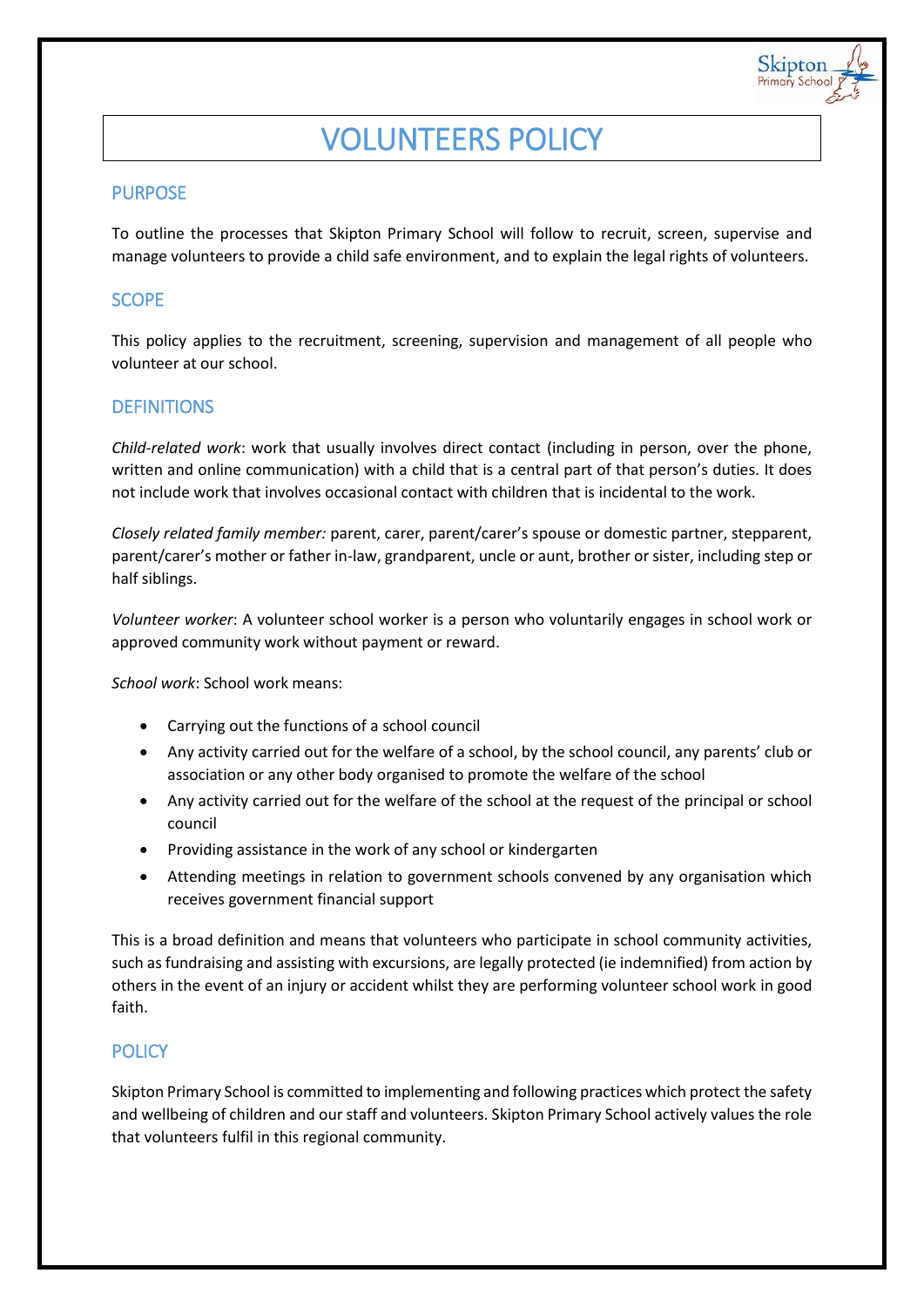

Skipton

### Becoming a volunteer

Members of our school community who would like to volunteer are encouraged to:

- Approach the School Principal regarding their desire to volunteer.
- Respond to requests from the school to act in a voluntary capacity.

### *Working with students*

Skipton Primary School values the many volunteers that assist in the facilitation of events, activities and teaching and learning programs. To ensure that we are meeting our legal obligations under the *Working With Children Act 2005* (Vic) and the Child Safe Standards, Skipton Primary School is required to undertake suitability checks which may include a Working With Children Check, proof of identity, work history involving children and/or reference checks.

Considering our legal obligations, and our commitment to ensuring that Skipton Primary School is a child safe environment, we will require volunteers to obtain a WWC Check and produce their valid card to the business manager for verification in the following circumstances:

- **Volunteers who are not parent/family members** of any student at the school are required to have a WWC Check if they are engaged in child-related work regardless of whether they are being supervised.
- **Parent/family volunteers** who are assisting with any classroom or school activities involving direct contact with children in circumstances where the volunteer's child is **not** participating, or does not ordinarily participate in, the activity.
- **Parent/family volunteers** who assist with excursions (including swimming), camps and similar events, regardless of whether their own child is participating or not.
- **Parent/family volunteers** who regularly assist in school activities, regardless of whether their own child is participating or not

In addition, depending on the nature of the volunteer work, our school may ask the volunteer to provide other suitability checks at its discretion (for example, references, work history involving children and/or qualifications). Proof of identity may also be required in some circumstances.

### *Non child-related work*

On some occasions, parents and other members of the school community may volunteer to do work that is not child-related. For example, volunteering on the weekend for gardening, maintenance, working bees, parents and friends club coordination, school council, participating in sub-committees of school council during which children will not be, or would not reasonably be expected to be, present.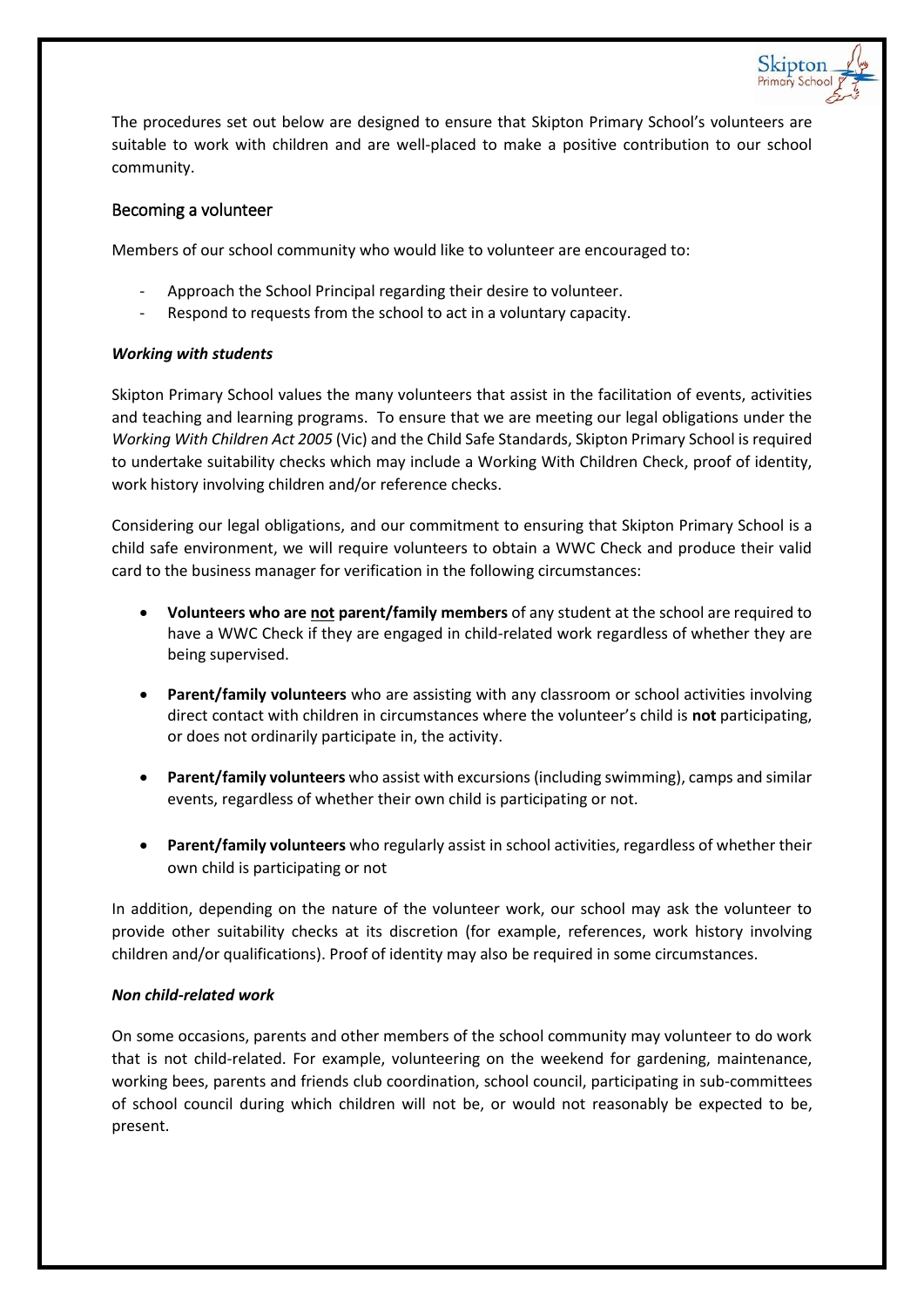

Volunteers for this type of work are not required to have Working with Children or other suitability checks as they are not engaged in child-related work and children are not generally present during these activities. However, Skipton Primary School reserves the right to undertake suitability checks, including proof of identity, Working with Children Checks, at its discretion if considered necessary for any particular activities or circumstances.

## Management and supervision

Volunteer workers will be expected to comply with any reasonable direction of the principal (or their nominee). Volunteer workers will also be expected to act consistently with Department of Education and Training policies, to the extent that they apply to volunteer workers, including the Department's policies relating to Equal Opportunity and Anti-Discrimination, Sexual Harassment and Workplace Bullying.

The principal has the discretion to make a decision about the ongoing suitability of a volunteer worker and may determine at any time whether or not a person is suitable to volunteer at Skipton Primary School.

Skipton Primary School will provide any appropriate induction and/or training for all volunteer workers. The principal (or their nominee) will determine what induction and/or training is necessary depending on what type of work the volunteer will be engaged in.

All volunteers will be provided induction in relation to Skipton Primary School's child safety practices, including reporting obligations and procedures.

#### Compensation

#### *Personal injury*

Volunteer workers are covered by the Department of Education and Training's Workers Compensation Policy if they suffer personal injury in the course of engaging in school work.

#### *Property damage*

If a volunteer worker suffers damage to their property in the course of carrying out school work, the Minister (or delegate) may authorise such compensation as they consider reasonable in the circumstances. Claims of this nature should be directed to the principal who will direct them to the Department's Legal Division.

#### *Public liability insurance*

The Department of Education and Training's public liability insurance policy applies when a volunteer worker engaged in school work is legally liable for:

- a claim for bodily injury to a third party
- damage to or the destruction of a third party's property.

## REVIEW CYCLE

This policy was last approved by school council in September 2020 and is scheduled for review in 2022.